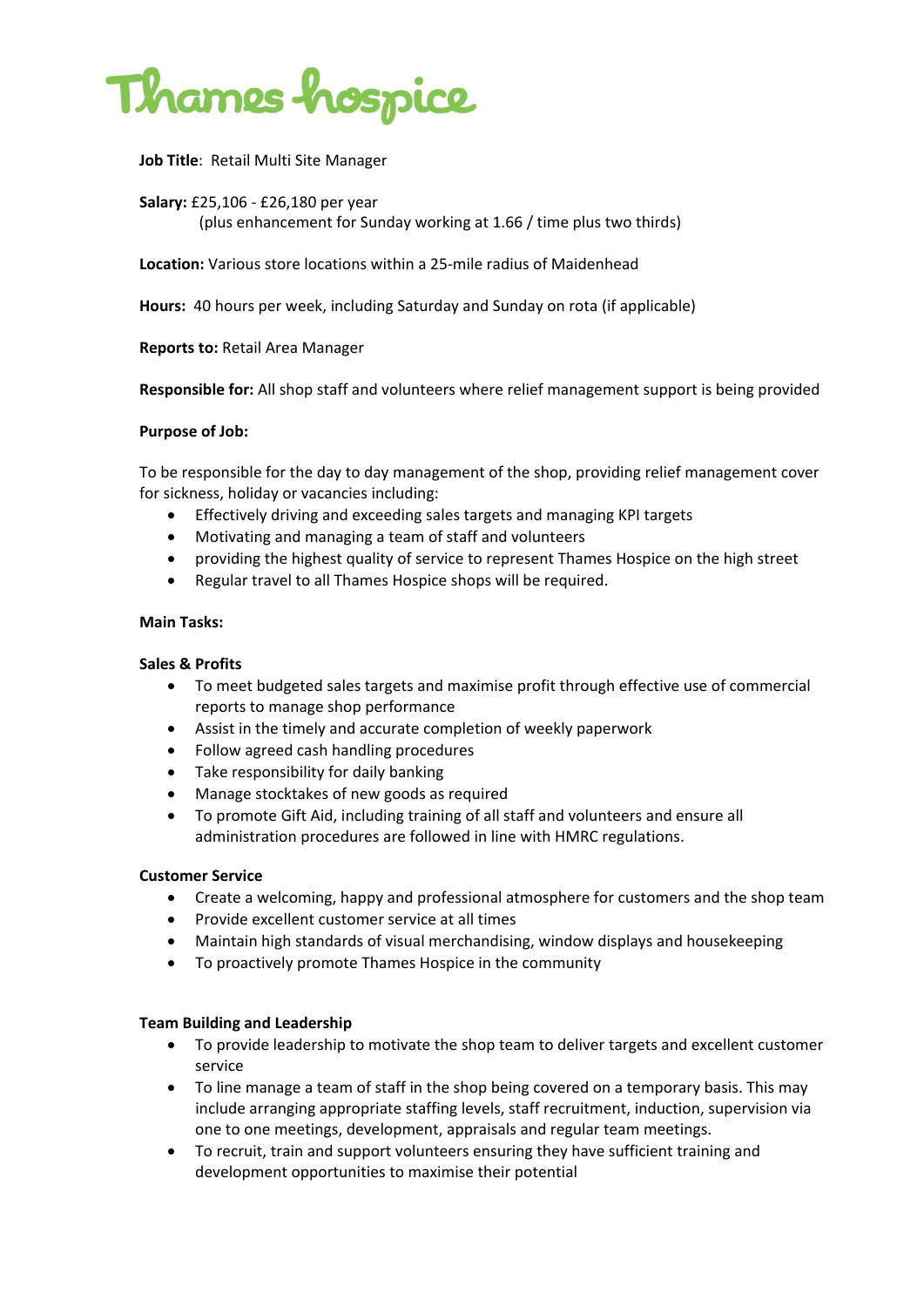#### **Management**

- To support the delivery of all tasks to ensure the safe, smooth and efficient running of the organisation
- To support the recruitment of team members ensuring we attract good candidates, maintain engagement throughout the recruitment process and support their induction and probationary period
- To ensure people feel engaged and motivated to work for Thames Hospice in accordance with our Values (CARE) and activities related to the staff survey
- To ensure the mental and physical wellbeing of the team and individual colleagues is reviewed and supported, delivering good attendance and excellent support where necessary
- To ensure team members have a development plan and the ability to complete the statutory and mandatory training and access opportunities to develop their behaviours and core skills each year, leading to promotion or change of role where appropriate
- To monitor turnover and take proactive steps to improve retention and support people thought out their employment life cycle
- To promote the organisation which may include fundraising and marketing, enhance our reputation and role model the Values of Thames Hospice

## **Organisation**

- Manage the team of staff and volunteers in the day to day running of the shop
- Operate the agreed stock rotation system, regularly updating stock
- Operate the agreed pricing structure to maximise profits from the sale of donated goods
- Ensure high value donated stock items, or speciality items are identified & recorded, and when appropriate, are transferred to the relevant Thames Hospice shop or team
- Manage an efficient back room operation including storage of stock and re‐cycling of waste
- Management and stock control of bought in goods
- To monitor the overall maintenance of the shop, reporting any issues appropriately
- Being a key holder and part of the out of hours on call rota when required

# **Planning**

- To plan for and manage the day to day operation of the shop including;
	- o Planning and managing deliveries and collections, assisting drivers as required
	- o Managing stock levels and effective stock processing
	- o Managing and maintaining the staff and volunteer rotas to ensure adequate cover is provided during trading hours, planning for days off, leave and possible sickness.

#### **Legal/Security**

- Ensure Health and Safety, and Trading Standards regulations are adhered to, to take responsibility for personal health and safety whilst on and off‐site
- To ensure all staff and volunteers are trained in fire/evacuation procedures
- To ensure data protection legislation is complied with, particular in Gift Aid and staff records.
- Follow Thames Hospice procedures when handling money and goods and ensure adequate security of the shop, its personnel, money and goods
- To report all accidents and incidents promptly, using the designated form.
- To act as the accountable key holder for the shop and maintain effective security measures in relation to the banking of takings, security of stock and the shop premises.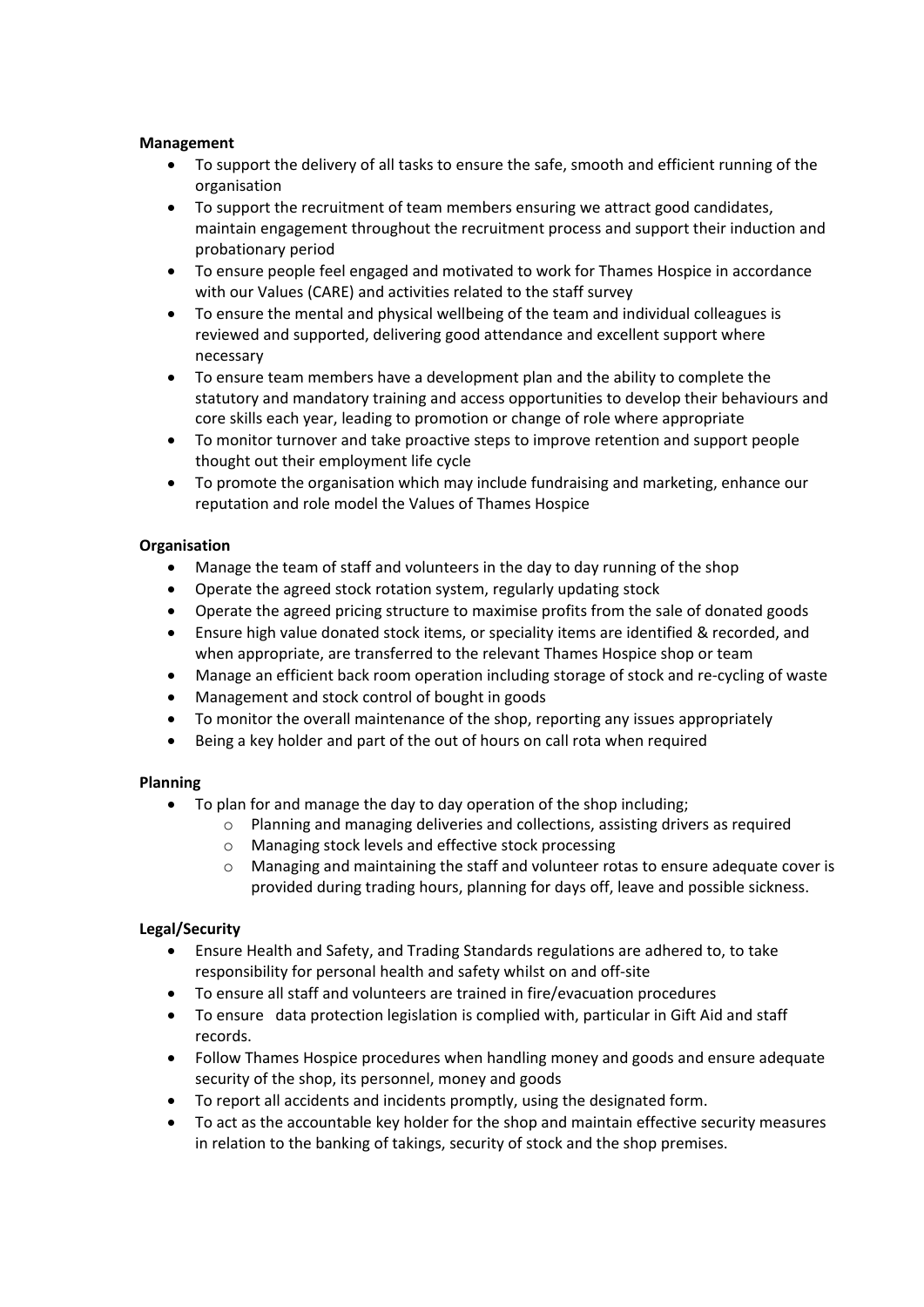#### **Working with others**

- Be flexible, and be willing to work additional hours, when required
- To undertake such other tasks as may be reasonably required from time to time e.g. roll out of new initiatives or projects
- To be flexible and willing to travel to various shops
- Travel to retail manager meetings and training sessions as required
- Engage & support activities of the wider organisation e.g. fundraising, marketing, and volunteering.
- To maintain excellent knowledge of Thames Hospice in order that customers, staff and volunteer queries can be answered correctly
- Positively promote the work of the organisation building & developing positive internal and external relationships.

#### **General**

- Some manual handling lifting, carrying and sorting stock.
- Use of steaming machine to steam clothes
- Proportion of day spent working on a computer, inputting information
- Occasionally dealing with difficult/challenging customers

#### **Working Pattern**

Your normal working pattern will change each week, subject to the needs of the business and the levels of staff and volunteers available to work, and will involve a regular element of weekend working.

Thames Hospice is committed to being an equal opportunities organisation. It is committed to promoting equal opportunities and preventing discrimination. This policy applies to both its service delivery and to its own employment practices. You will be willing and able to demonstrate commitment to Thames Hospice Equal Opportunities Policy.

Our values are the essence of our culture and inspire our behaviour. They are:

#### **Our Values**

Our values are the essence of our culture and inspire our behaviour.

**Compassion** – we treat everyone with kindness and compassion, providing a secure and caring environment.

**Ambition** – our desire and determination to succeed in meeting the growing needs of our local community.

**Respect** – we believe in treating everyone with dignity and respect.

**Excellence** – we are committed to delivering and demonstrating excellence in everything we do.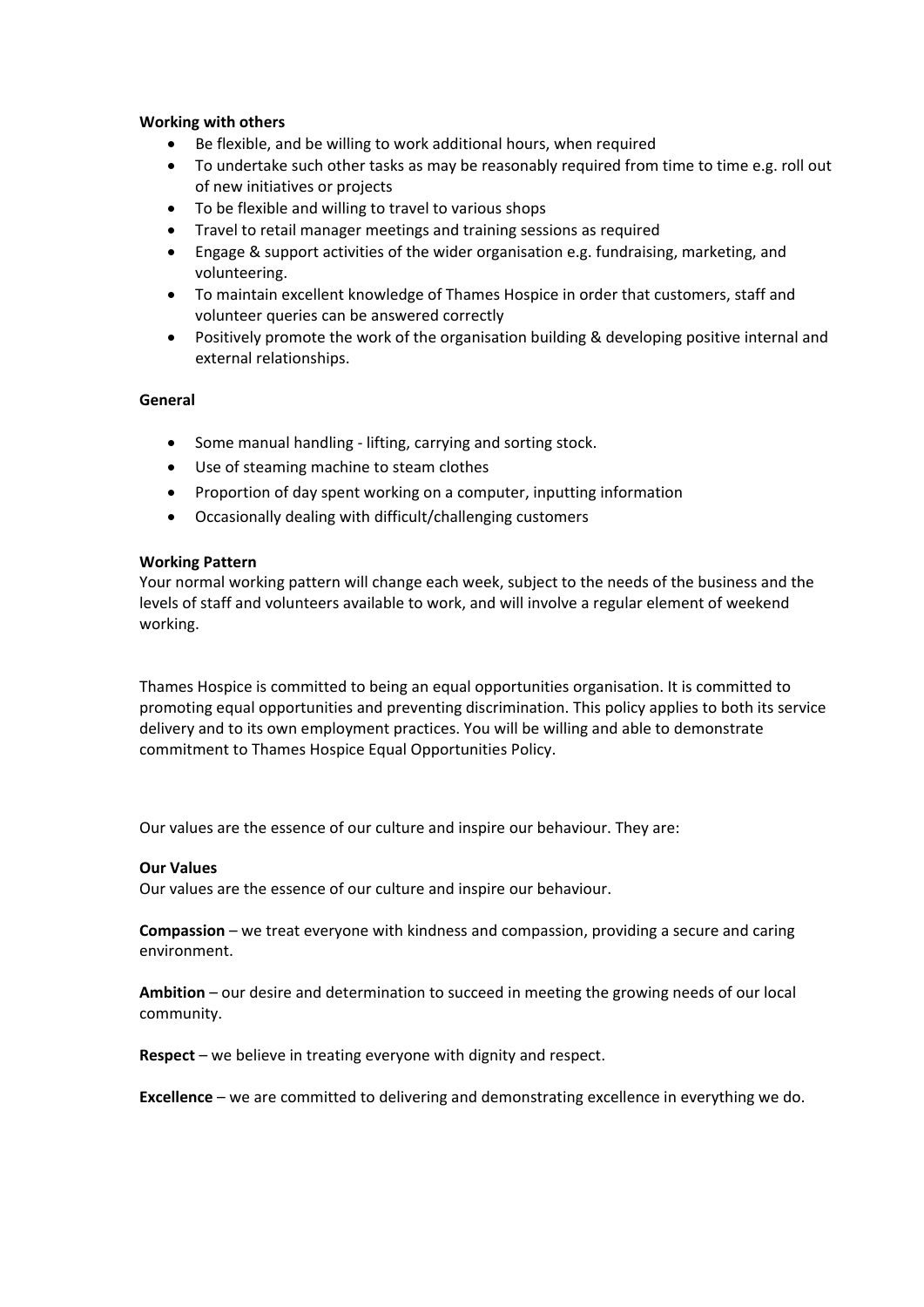# **Person Specification**

### **Please note that all criteria is essential unless otherwise stated**

| <b>Selection Criteria</b>                                                             |                          |
|---------------------------------------------------------------------------------------|--------------------------|
| $APP - CV$<br>$PE - Pre-employment$<br>$INT - Interview$                              |                          |
|                                                                                       | <b>Assessment Method</b> |
| <b>Knowledge and Experience</b>                                                       |                          |
| Experience of working in retail or customer facing environment<br>٠                   | <b>CV</b>                |
| Experience of managing staff, including recruitment, setting objectives,<br>п         |                          |
| developing staff and managing performance                                             | <b>CV</b>                |
| Experience of working in a fashion environment with brand knowledge (desirable)<br>٠  | <b>CV</b>                |
| Experience of visual merchandising (desirable)<br>٠                                   | INT                      |
| Experience of cash handling (desirable)<br>п                                          | <b>INT</b>               |
| Experience of recruiting and managing volunteers (desirable)<br>٠                     | <b>INT</b>               |
| Basic knowledge of Health and Safety obligations<br>٠                                 | <b>INT</b>               |
| Willingness and ability to demonstrate commitment to Thames Hospice values<br>٠       | <b>INT</b>               |
| Demonstrable skills in written and spoken English that are adequate to enable<br>٠    | <b>INT</b>               |
| effective communication about relevant topics with customers and colleagues           |                          |
|                                                                                       |                          |
|                                                                                       |                          |
| Organisation                                                                          |                          |
| Ability to organise time effectively, creating work schedules, prioritising workload  | <b>INT</b>               |
| and meeting deadlines.                                                                |                          |
|                                                                                       |                          |
| <b>Using Initiative</b>                                                               |                          |
| Experience of taking responsibility for own actions and make decisions without        | <b>INT</b>               |
| referring to others.                                                                  |                          |
|                                                                                       |                          |
| <b>Influencing and Negotiating</b>                                                    |                          |
| Experience of influencing, convincing or negotiating with others in a way that        | <b>INT</b>               |
| results in acceptance and behaviour change.                                           |                          |
|                                                                                       |                          |
| <b>Resilience</b>                                                                     |                          |
| Ability to remain calm and self-controlled under pressure.                            | <b>INT</b>               |
|                                                                                       |                          |
|                                                                                       |                          |
| <b>Building Relationships</b>                                                         |                          |
| Ability to quickly build a rapport and establish professional relationships with<br>п | <b>INT</b>               |
| others, based on trust and understanding.                                             |                          |
|                                                                                       |                          |
| Communication                                                                         |                          |
| Experience of communicating effectively, both verbally and in writing, adapting       | <b>INT</b>               |
| style to suit the audience.                                                           |                          |
|                                                                                       |                          |
|                                                                                       |                          |
| <b>Team Working</b>                                                                   |                          |
| Ability to develop effective and supportive relationships with colleagues.            | <b>INT</b>               |
| <b>Client Focus</b>                                                                   |                          |
| Ability to put the needs of clients first and look after their interests              | INT                      |
|                                                                                       |                          |